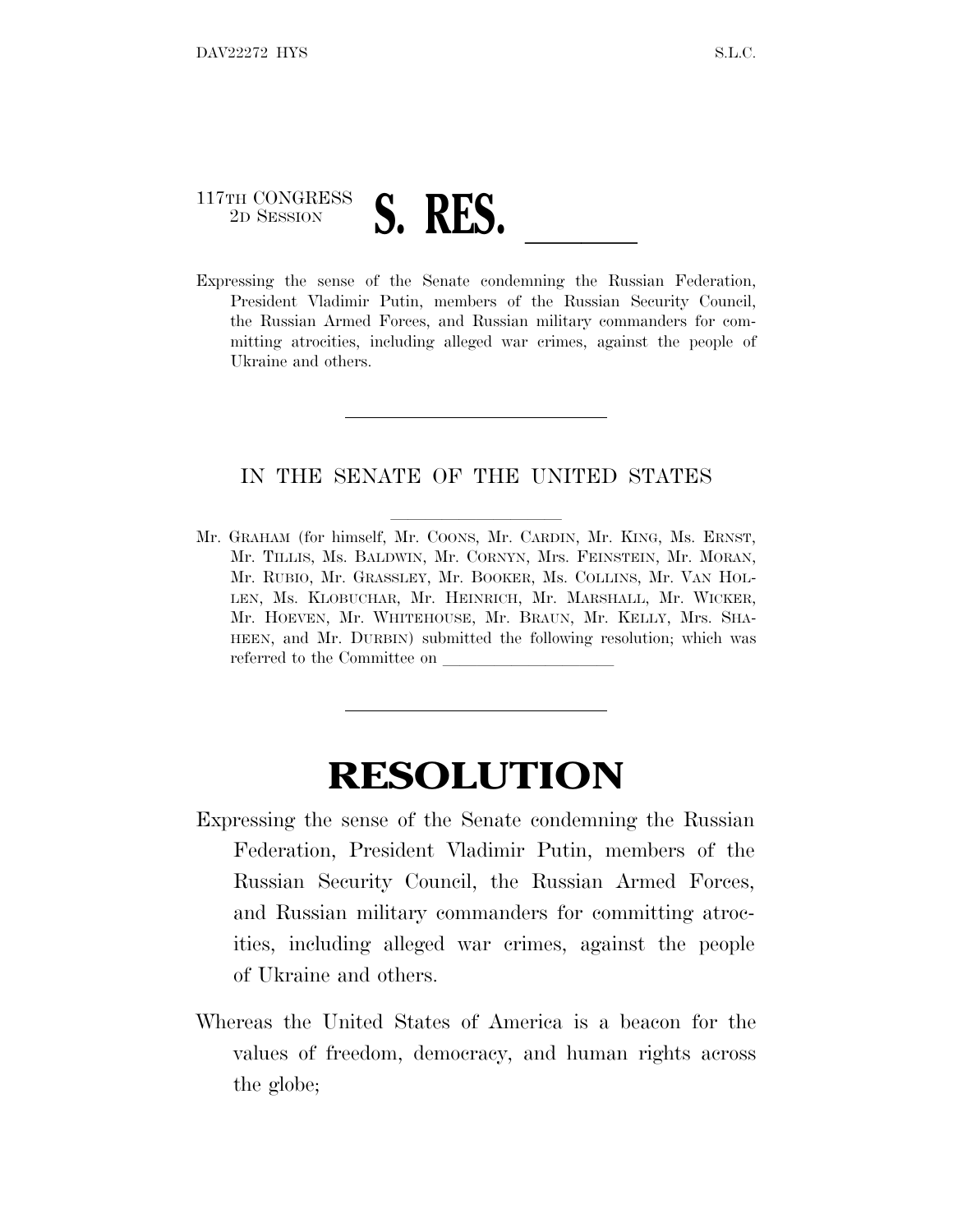2

- Whereas there are several universal declarations and treaties promoting human rights, laws of war, and upholding the dignity of individuals;
- Whereas the United Nations Charter Preamble states that member nations ''reaffirm faith in fundamental human rights [and] in the dignity and worth of the human person'';
- Whereas the Universal Declaration of Human Rights Preamble states that ''Member States have pledged themselves to achieve, in cooperation with the United Nations, the promotion of universal respect for and observance of human rights and fundamental freedoms'';
- Whereas the Russian Federation joined as an original member of the United Nations as the former Union of Soviet Socialists Republics on October 24, 1945, and as such has a duty to abide by the conditions of the United Nations Charter and pledges reflected in the Universal Declaration of Human Rights;
- Whereas the International Criminal Court (ICC) is an international tribunal that seeks to uphold the rule of law, especially in areas where no rule of law exists, by investigating and trying individuals charged ''with the gravest crimes of concern to the international community: genocide, war crimes, crimes against humanity and the crime of aggression'';
- Whereas grave breaches of the 1949 Geneva Conventions constitute war crimes, including ''wil[l]ful killing, torture or inhuman treatment, including biological experiments, will fully causing great suffering or serious injury to body or health. . . and extensive destruction and appro-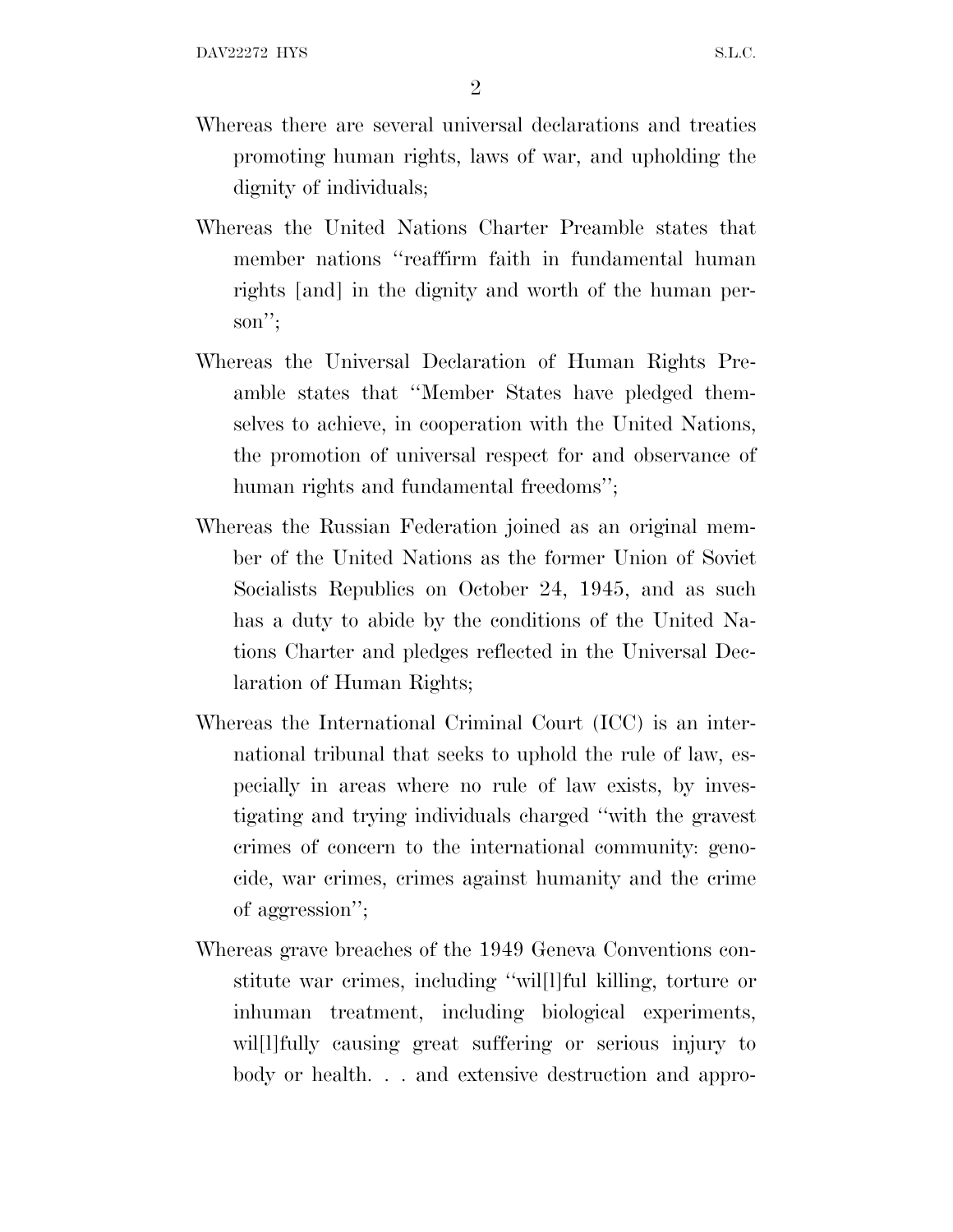DAV22272 HYS S.L.C.

3

priation of property, not justified by military necessity and carried out unlawfully and wantonly'';

- Whereas other serious violations of the laws and customs applicable in international armed conflict can constitute war crimes, which can include intentionally directing attacks against the civilian population as such or against individual civilians not taking direct part in hostilities and intentionally directing attacks against civilian objects, that is, objects which are not military objectives;
- Whereas President Vladimir Putin, members of the Russian Security Council, and President Putin's military commanders have severely undermined the international rule of law through their various actions;
- Whereas, prior to the most recent invasion of Ukraine in February 2022, President Vladimir Putin and the Russian Federation has a long history of committing acts of aggression, human rights violations, and acts that constitute war crimes within the Russian Federation and around the globe, including in Chechnya, Georgia, Ukraine, and Syria;
- Whereas, beginning in 1999, the Russian Federation engaged in the indiscriminate use of force against the people of Chechnya, including the use of cluster munitions against civilians, resulting in 50,000 Chechens, mostly civilians, dead or missing;
- Whereas, during the Russian Federation's invasion of Georgia in 2008, Russian Armed Forces engaged with cluster munitions in indiscriminate and disproportionate attacks that resulted in the death of civilians;
- Whereas, since 2014, President Vladimir Putin has violated the sovereignty of Ukraine and used military force to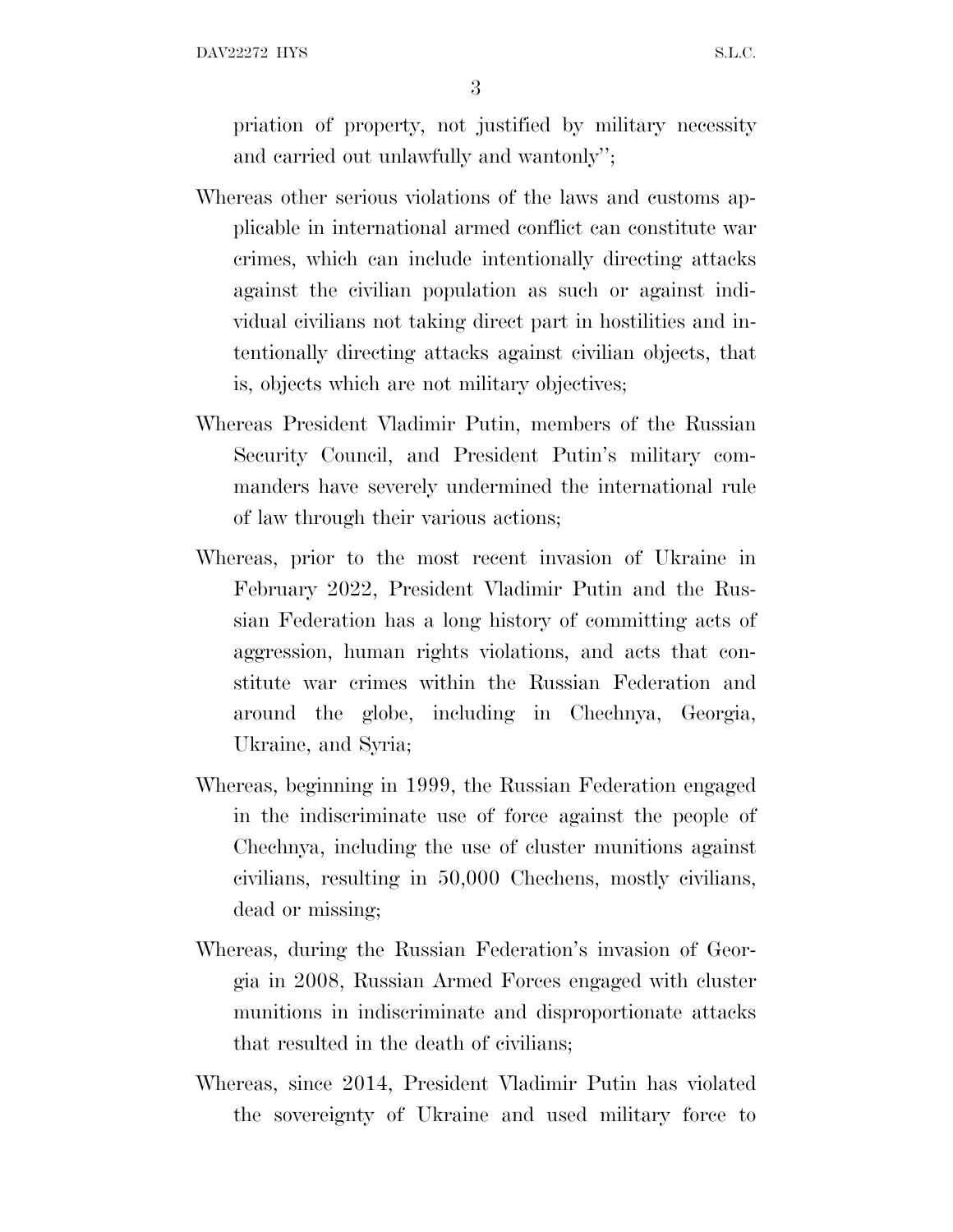seize control and unlawfully occupy Crimea, and installed Russian separatist-backed forces in eastern Ukraine, resulting in the deaths of thousands of innocent civilians since 2014;

- Whereas the Russian military was deemed responsible for shooting down Malaysia Airlines Flight 17 over eastern Ukraine on July 17, 2014, which resulted in the death of 298 civilians;
- Whereas rebel forces supported by the Russian Federation were deemed responsible for a missile attack on January 24, 2015, in Mariupol, Ukraine that indiscriminately killed and injured civilians, resulting in the death of at least 30 and injuring many more;
- Whereas, in 2016 and 2017, Russian aircraft deployed ''bunker-busting'' and incendiary bombs capable of destroying military installations on civilian structures in Aleppo, Syria, resulting in the death of hundreds of civilians;
- Whereas President Vladimir Putin is complicit in war crimes and human rights violations in Syria through his continuing political, financial, and military support for President Bashar al-Assad;
- Whereas intelligence assessments have concluded Vladimir Putin and his regime have destroyed the rule of law in Russia and engaged in countless atrocities, including ordering the poisoning of Alexei Navalny, the poisoning of Sergei and Yulia Skripal, and the false imprisonment and torture ultimately leading to the death of Sergei Magnitsky;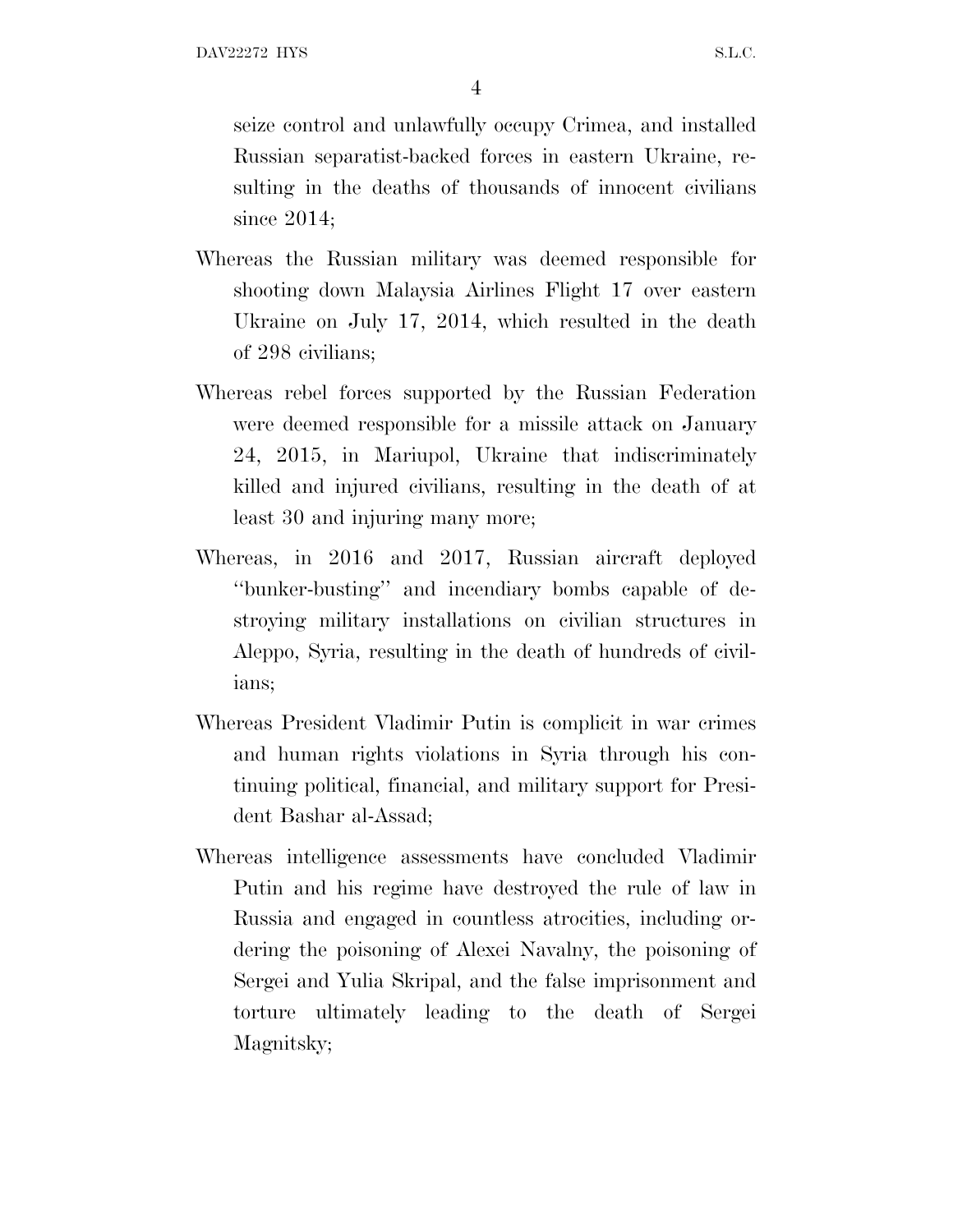- Whereas President Vladimir Putin, in February 2022, initiated a premeditated, unprovoked, unjustified, and unlawful war against the sovereign nation of Ukraine;
- Whereas, since February 24, 2022, President Vladimir Putin and Russian Federation forces reportedly killed more than 500 civilians, to include children, while invading Ukrainian urban centers, causing chaos and fear among Ukrainian citizens;
- Whereas, on February 28, 2022, the Ukrainian Ambassador to the United States, Oksana Markarova, claimed President Vladimir Putin ordered the deployment of thermobaric weapons and cluster munitions to be used in the northeastern towns of Okhtyrka and Karkhiv, in populated, urban areas;
- Whereas Ukraine has twice submitted to the jurisdiction of the ICC for the purposes of investigating alleged war crimes and crimes against humanity committed within its territory related to the Russian occupation of Ukraine;
- Whereas Lithuania and Canada, members to the authorizing treaty of the ICC, have called on the ICC to open an investigation into alleged war crimes and crimes against humanity committed by Russia;
- Whereas, on February 28, 2022, the Prosecutor of the ICC, Karim A.A. Khan QC stated that the ICC would open a third investigation against Russia for alleged war crimes and crimes against humanity committed during the Russian invasion into Ukraine, which began on February 24, 2022;
- Whereas Ukraine has also filed a claim in the International Court of Justice (ICJ) instituting proceedings against the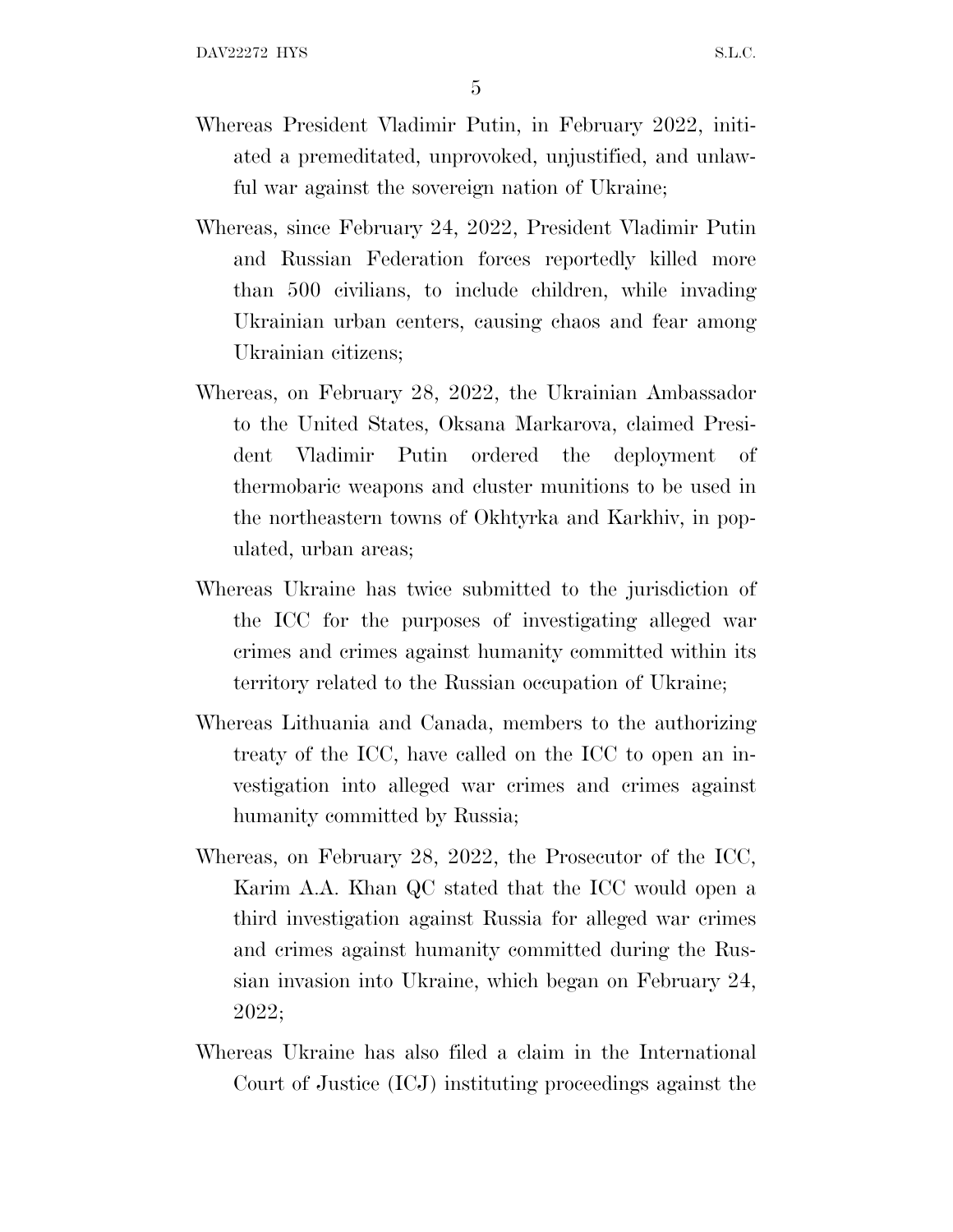DAV22272 HYS S.L.C.

Russian Federation related to genocide under the Genocide Convention; and

- Whereas the United States Government should use its voice, vote, and influence to pursue war crimes and crimes against humanity allegations against Vladimir Putin and his military commanders in international institutions of which it is a member and encourage other allies and partners to express the same: Now, therefore, be it
	- *Resolved,*

## **SECTION 1. SENSE OF THE SENATE.**

The Senate—

 (1) strongly condemns the ongoing violence, in- cluding war crimes, crimes against humanity, and systematic human rights abuses being carried out by the Russian Armed Forces and their proxies and President Putin's military commanders, at the direc-tion of President Vladimir Putin;

 (2) encourages member states to petition the ICC or other appropriate international tribunal to take any appropriate steps to investigate war crimes and crimes against humanity committed by the Rus- sian Armed Forces and their proxies and President Putin's military commanders, at the direction of President Vladimir Putin;

 (3) supports any investigation into war crimes, crimes against humanity, and systematic human rights abuses levied by President Vladimir Putin, the